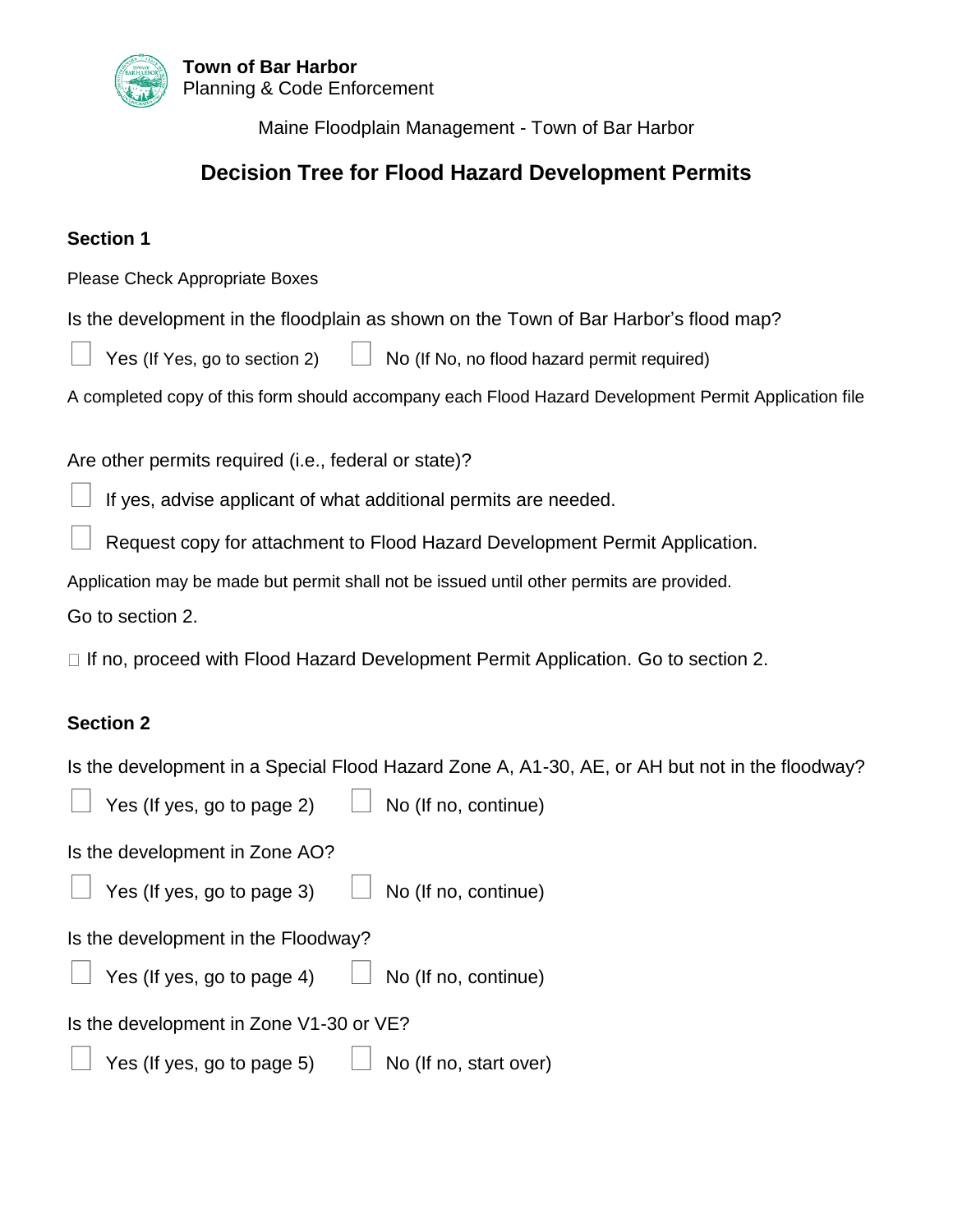

## **A, A1-30, AE and AH Zones [Not in Floodway]**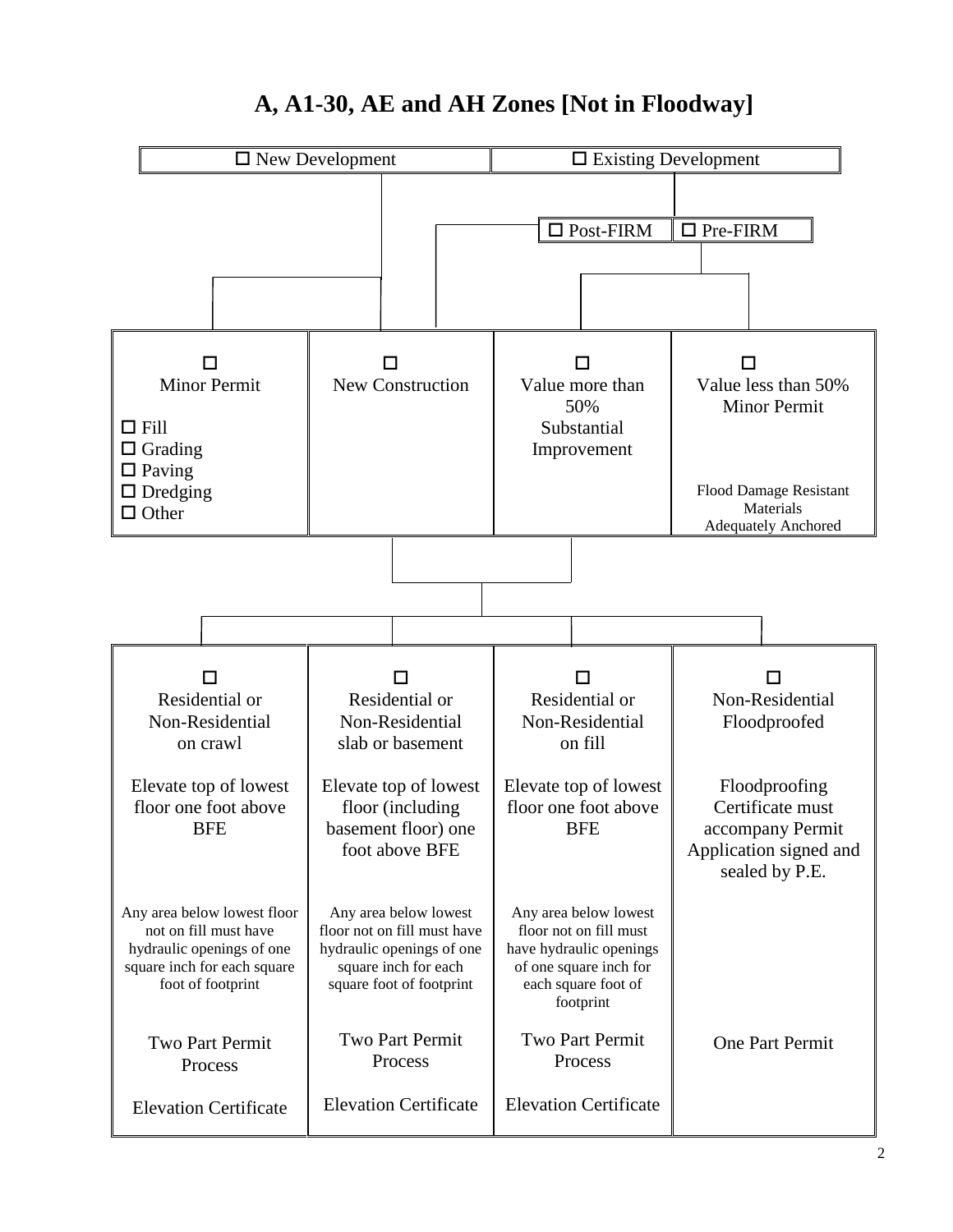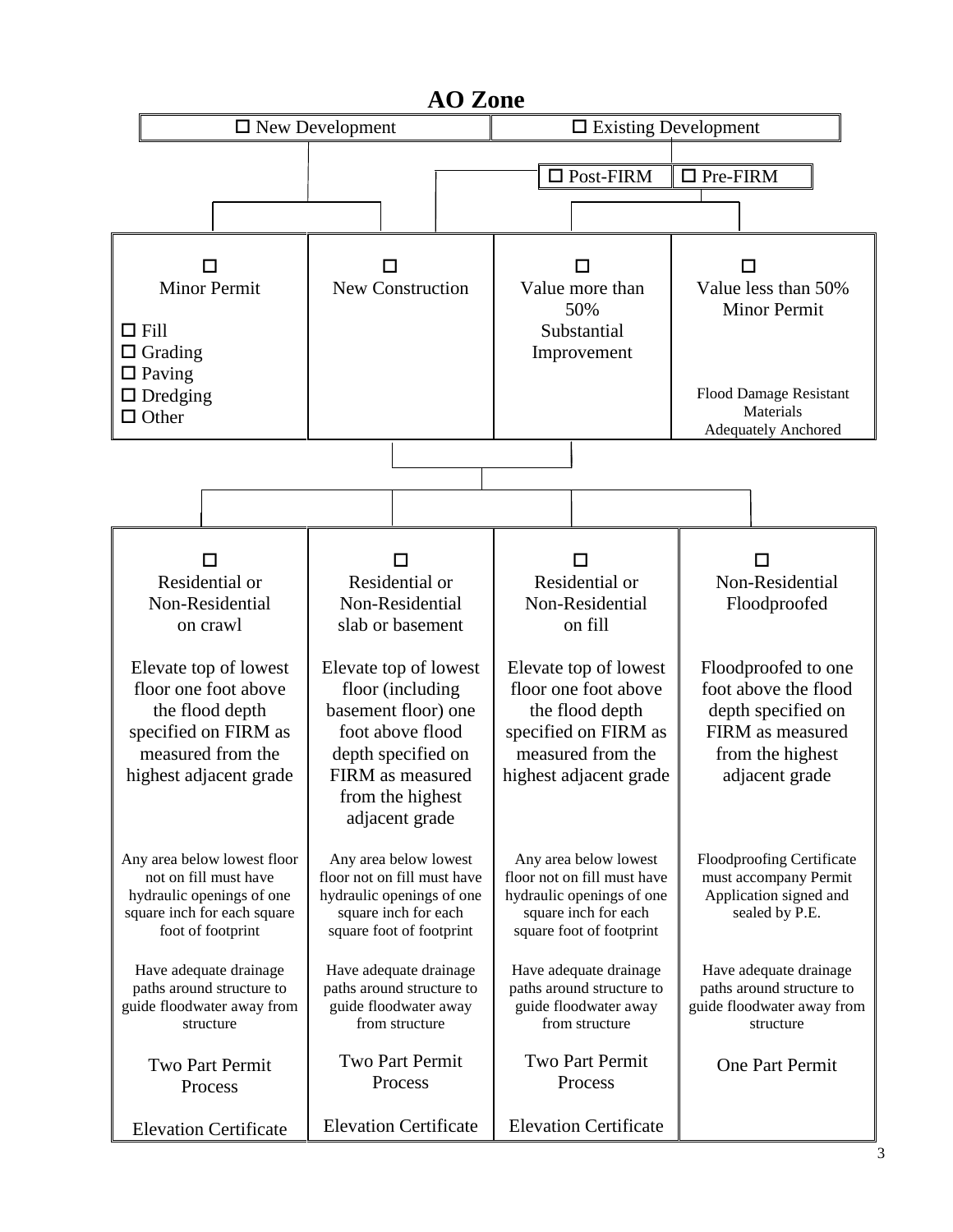# **Floodway**